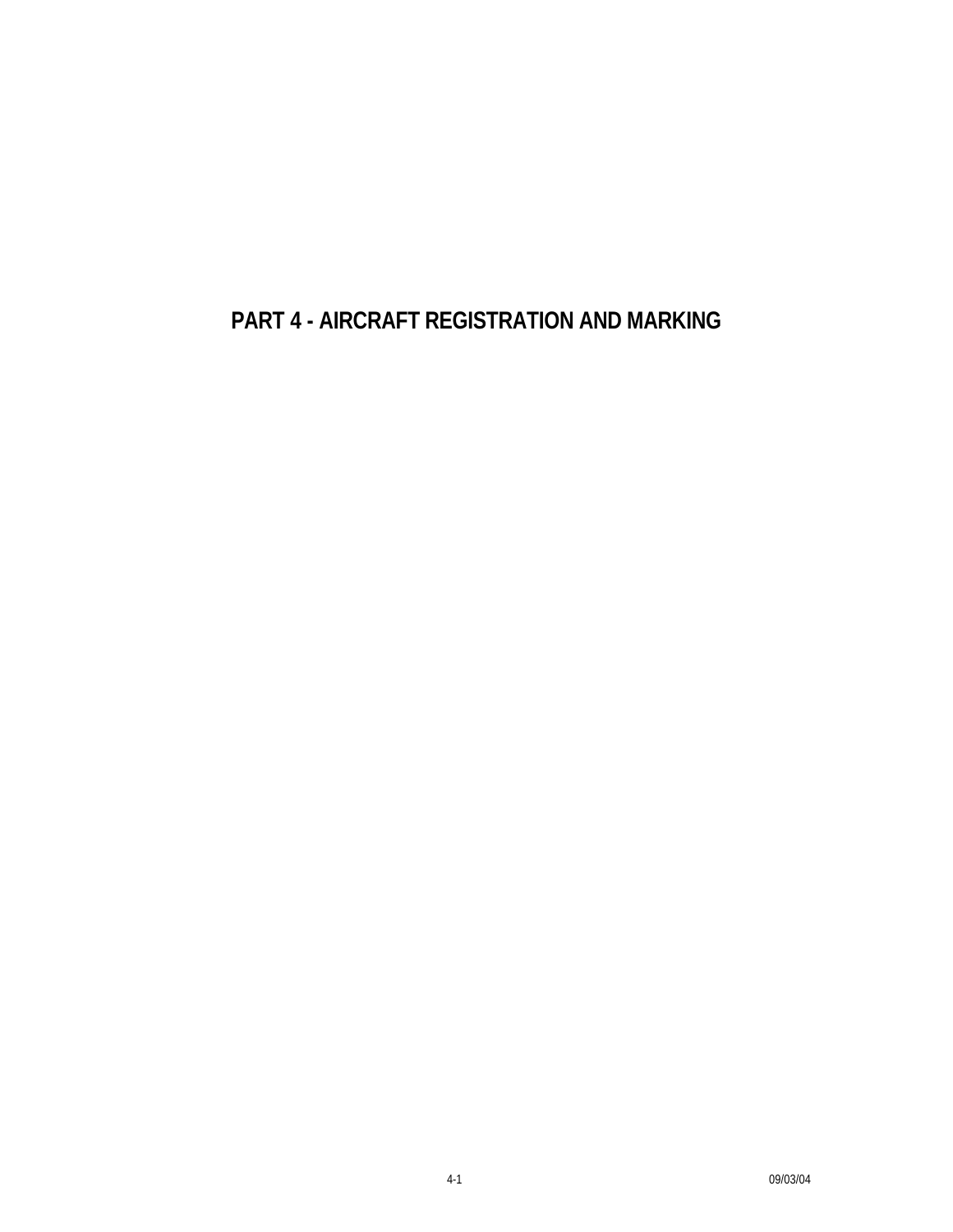| 4.1 |          |  |  |
|-----|----------|--|--|
|     | 4.1.1.1  |  |  |
|     | 4.1.1.2  |  |  |
|     | 4.1.1.3  |  |  |
| 4.2 |          |  |  |
|     | 4.2.1.1  |  |  |
|     | 4.2.1.2  |  |  |
|     | 4.2.1.3  |  |  |
| 4.3 |          |  |  |
|     | 4.3.1.1  |  |  |
|     | 4.3.1.2  |  |  |
|     | 4.3.1.3  |  |  |
|     | 4.3.1.4  |  |  |
|     | 4.3.1.5  |  |  |
|     | 4.3.1.6  |  |  |
|     | 4.3.1.7  |  |  |
|     | 4.3.1.8  |  |  |
|     | 4.3.1.9  |  |  |
|     | 4.3.1.10 |  |  |

# **CONTENTS**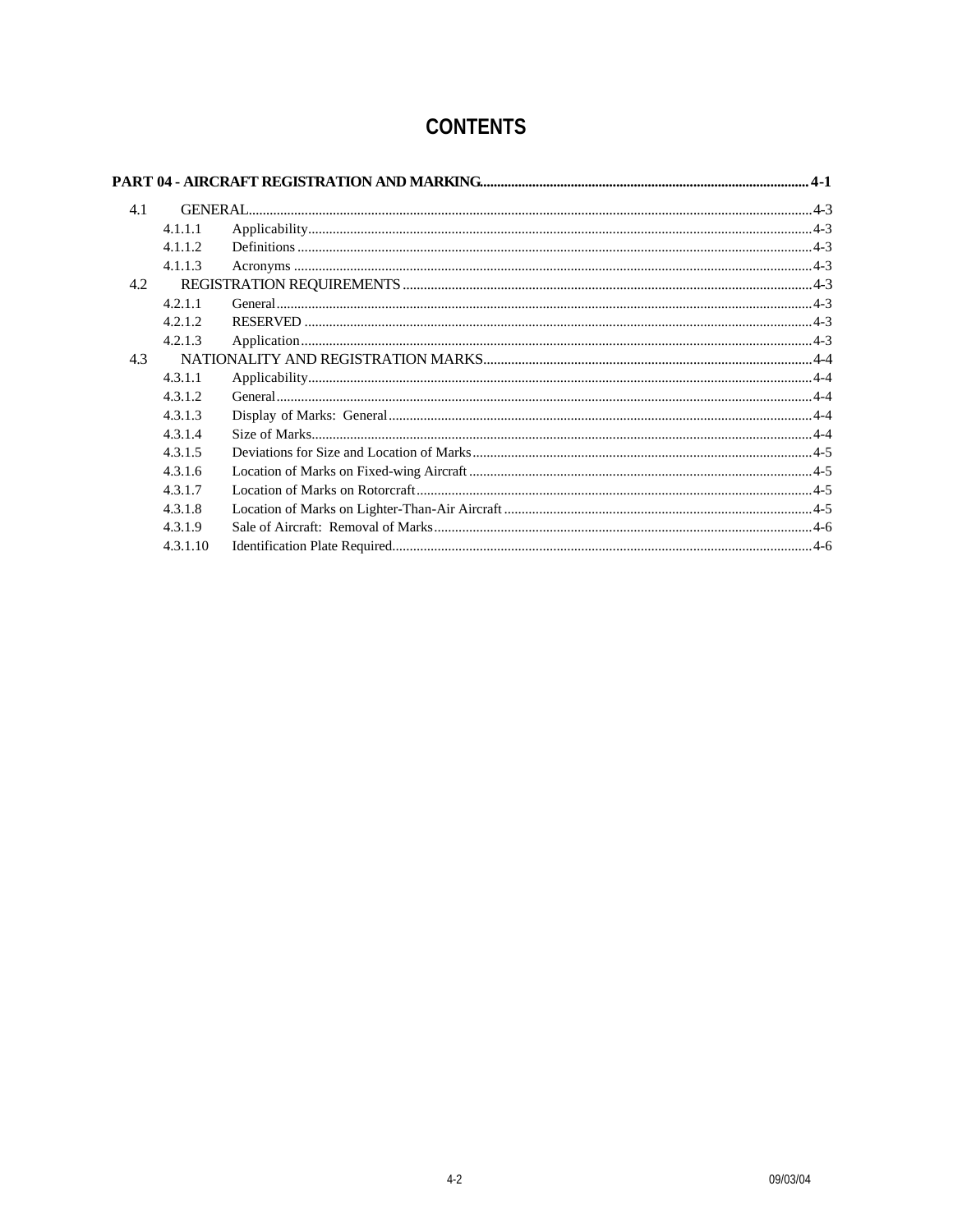## **4.1 GENERAL**

#### **4.1.1.1 APPLICABILITY**

Part 4 prescribes the requirements for registration and marking of Civil Aircraft under the provisions of the Civil Aviation Act for the time being in force.

## **4.1.1.2 DEFINITIONS**

- (a) For the purpose of Part 4, the following definitions shall apply:
	- (1) **"Airship"** means a power driven lighter-than-air aircraft
	- (2) **"Fireproof material"** means a material capable of withstanding heat as well as or better than steel when the dimensions in both cases are appropriate for the specific purpose.
	- (3) **"Glider"** means a non-power-driven heavier-than-air aircraft, deriving its lift in flight chiefly from aerodynamic reactions on surfaces which remain fixed under given conditions of flight.
	- (4) **"Heavier-than-air aircraft"** means any aircraft deriving its lift in flight chiefly from aerodynamic forces.
	- (5) **"Lighter-than-air aircraft"** means any aircraft supported chiefly by its buoyancy in the air.
	- (6) **"State of Registry"** means the State on whose register the aircraft is entered.

## **4.1.1.3 ACRONYMS**

- (a) The following acronyms are used in Part 4:
	- (1) ADIZ Air Defence Identification Zone
	- (2) DEWIZ Distant Early Warning Identification Zone

# **4.2 REGISTRATION REQUIREMENTS**

#### **4.2.1.1 GENERAL**

A person shall not operate a civil aircraft that is eligible for registration under the laws of Antigua and Barbuda, unless it has been registered pursuant to the provisions of Chapter 4 and the Authority has issued a Certificate of Registration for that aircraft which shall be carried aboard that aircraft for all operations.

## **4.2.1.2 RESERVED**

#### **4.2.1.3 APPLICATION**

- (a) A person who wishes to register an aircraft in Antigua and Barbuda must submit an application for aircraft registration to the Authority in a form and manner acceptable to the Authority. Each application shall—
	- (1) certify eligibility as required by Chapter 4;
	- (2) be signed in ink.
- (b) The fee provided for by law will be submitted with the application for aircraft registration to the Authority.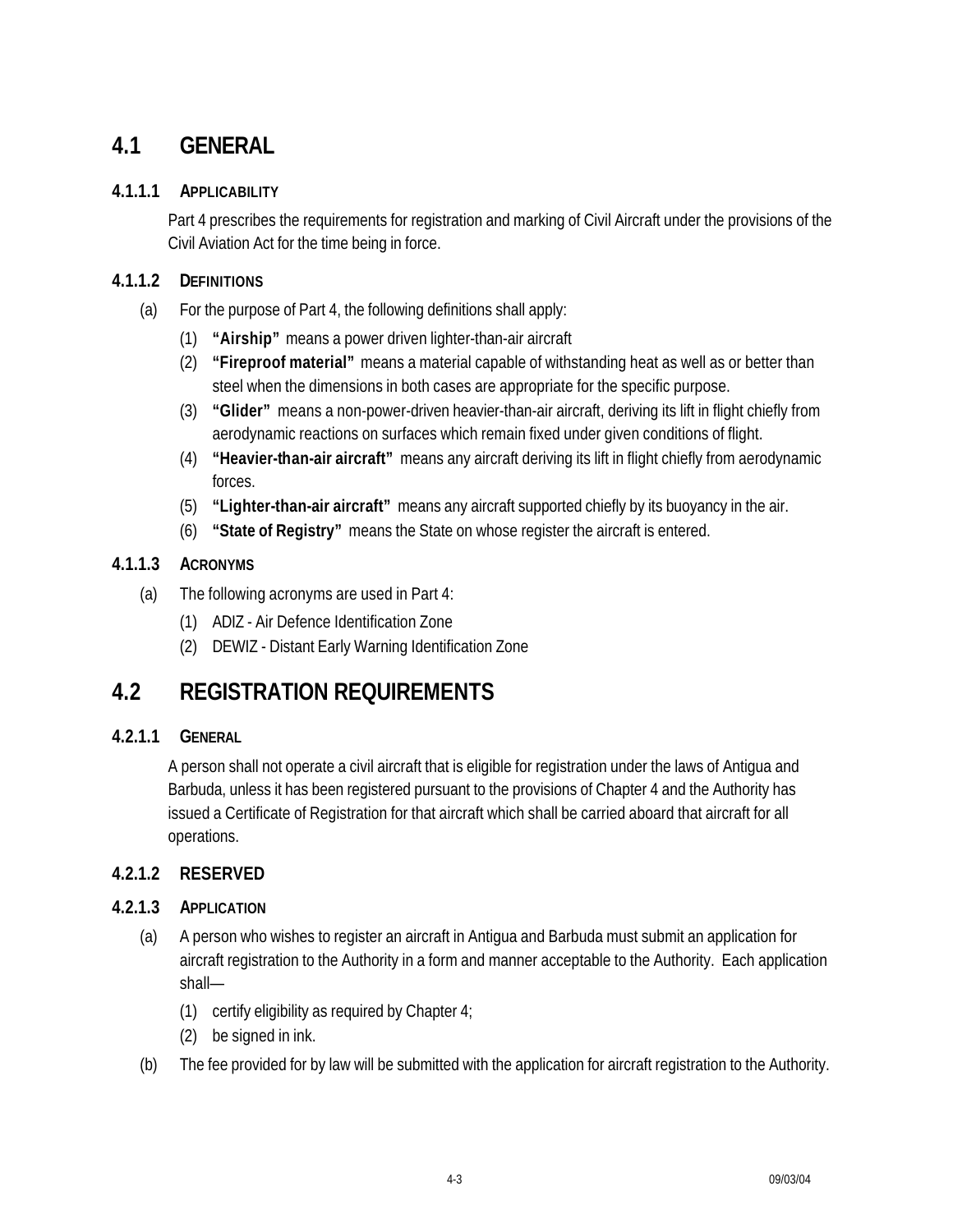(c) Upon an applicant meeting all requirements for registration, a certificate of Registration will be issued by the Authority.

## **4.3 NATIONALITY AND REGISTRATION MARKS**

#### **4.3.1.1 APPLICABILITY**

This Subpart prescribes the requirements for the identification and marking of civil aircraft registered in Antigua and Barbuda.

#### **4.3.1.2 GENERAL**

- (a) A person shall operate a civil aircraft registered in Antigua and Barbuda only id it displays nationality and registration marks in accordance with the requirements of this section. The letter or letters used to identify the nationality of Antigua and Barbuda shall conform to the requirements outlined in ICAO Annex 7. This is to be followed by a series of numbers or letters assigned by the Authority.
- (b) Unless otherwise authorized by the Authority, a person shall not place on any aircraft a design, mark, or symbol that modifies or confuses the nationality and registration marks. The marks shall not be confused with the *International Five Letter Code of Signals or Distress Codes*.
- (c) Permanent marking of aircraft nationality and registration shall—
	- (1) be painted on the aircraft or affixed by other means insuring a similar degree of permanence;
	- (2) have no ornamentation;
	- (3) contrast in color with the background;
	- (4) be legible; and
	- (5) have a hyphen placed between the nationality mark and the registration mark.

#### **4.3.1.3 DISPLAY OF MARKS: GENERAL**

- (a) The nationality mark of the aircraft shall consist of the Roman capital letter denoting the nationality of Antigua and Barbuda followed by the registration number of the aircraft in Arabic numerals. Each suffix letter used in the marks displayed must also be a Roman capital letter.
- (b) If, because of the aircraft configuration, it is not possible to mark the aircraft in accordance with this Part, the owner may apply to the Authority for a different procedure.

#### **4.3.1.4 SIZE OF MARKS**

- (a) The operator of an aircraft shall display marks on the aircraft meeting the size requirements of this section.
- (b) *Height*. The character marks in each separate group shall be of equal height and on—
	- (1) Fixed-wing aircraft:
		- (i) Wings- shall be at least 50 centimeters
		- (ii) Fuselage and vertical tail surfaces:- shall be at least 30 centimeters high;
	- (2) Rotorcraft shall be at least 30 centimeters high; and
	- (3) Lighter-than-air aircraft at least 50 centimeters high.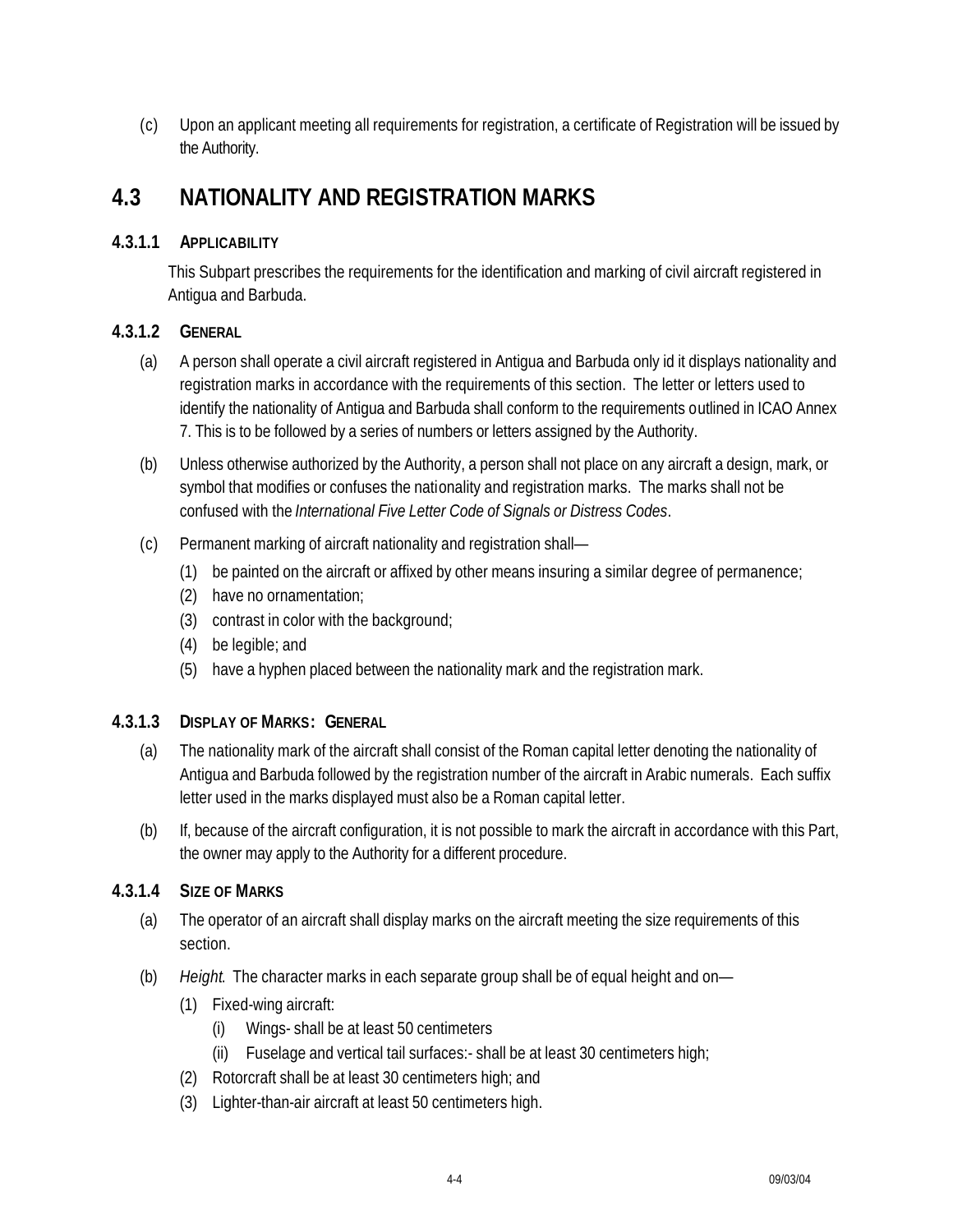- (c) *Width*. Characters must be two-thirds as wide as they are high, except the number "1", which must be one-sixth as wide as it is high, and the letters "M" and "W" which may be as wide as they are high.
- (d) *Thickness*. Characters shall be formed by solid lines one-sixth as thick as the character is high.
- (e) *Spacing*. The space between each character may not be less than one-fourth of the character width.
- (f) *Uniformity*. The marks required by this Part for fixed-wing aircraft must have the same height, width, thickness, and spacing on both sides of the aircraft.
- (g) The operator of an aircraft penetrating an ADIZ or DEWIZ shall display on that aircraft temporary or permanent nationality and registration marks at least 30 centimeters high.

#### **4.3.1.5 DEVIATIONS FOR SIZE AND LOCATION OF MARKS**

- (a) If either one of the surfaces authorized for displaying required marks is large enough for display of marks meeting the size requirements of this section and the other is not, the operator shall place full-size marks on the larger surface.
- (b) If neither surface is large enough for full-size marks, the Authority may approve marks as large as practicable for display on the larger of the two surfaces.

#### **4.3.1.6 LOCATION OF MARKS ON FIXED-WING AIRCRAFT**

- (a) The operator of a fixed-wing aircraft shall display the required marks once on the lower surface of the wing structure. They shall be located on the left half of the lower surface of the wing structure unless they extend across the whole of the lower surface of both wings and, either the vertical tail surfaces or the sides of the fuselage
- (b) The marks required by paragraph (a) of this section shall be displayed as follows:
	- (1) if displayed on the vertical tail surfaces, horizontally on the upper half of both surfaces of a single vertical tail or horizontally on the upper halves of the outer surfaces of a multi-vertical tail;
	- (2) if displayed on the fuselage surfaces, horizontally on both sides of the fuselage between the trailing edge of the wing and the leading edge of the horizontal stabilizer;
	- (3) if engine pods or other appurtenances are located in the area described in paragraph (b)(2) and are an integral part of the aircraft, the operator may place the marks on those pods or appurtenances;
	- (4) on aircraft having no fixed wing surface the marks shall also appear on the lower surface of the fuselage on the line of symmetry and shall be placed with the tops of the letters towards the nose.

#### **4.3.1.7 LOCATION OF MARKS ON ROTORCRAFT**

The operator of a rotorcraft shall display marks horizontally on both surfaces of the cabin, fuselage, boom, or tail, such that the rotorcraft can be readily identified.

#### **4.3.1.8 LOCATION OF MARKS ON LIGHTER-THAN-AIR AIRCRAFT**

- (a) *Airships*. The operator shall place marks on an airship to appear on—
	- (1) the hull, located lengthwise on each side of the hull and on its upper surface on the line of symmetry; or